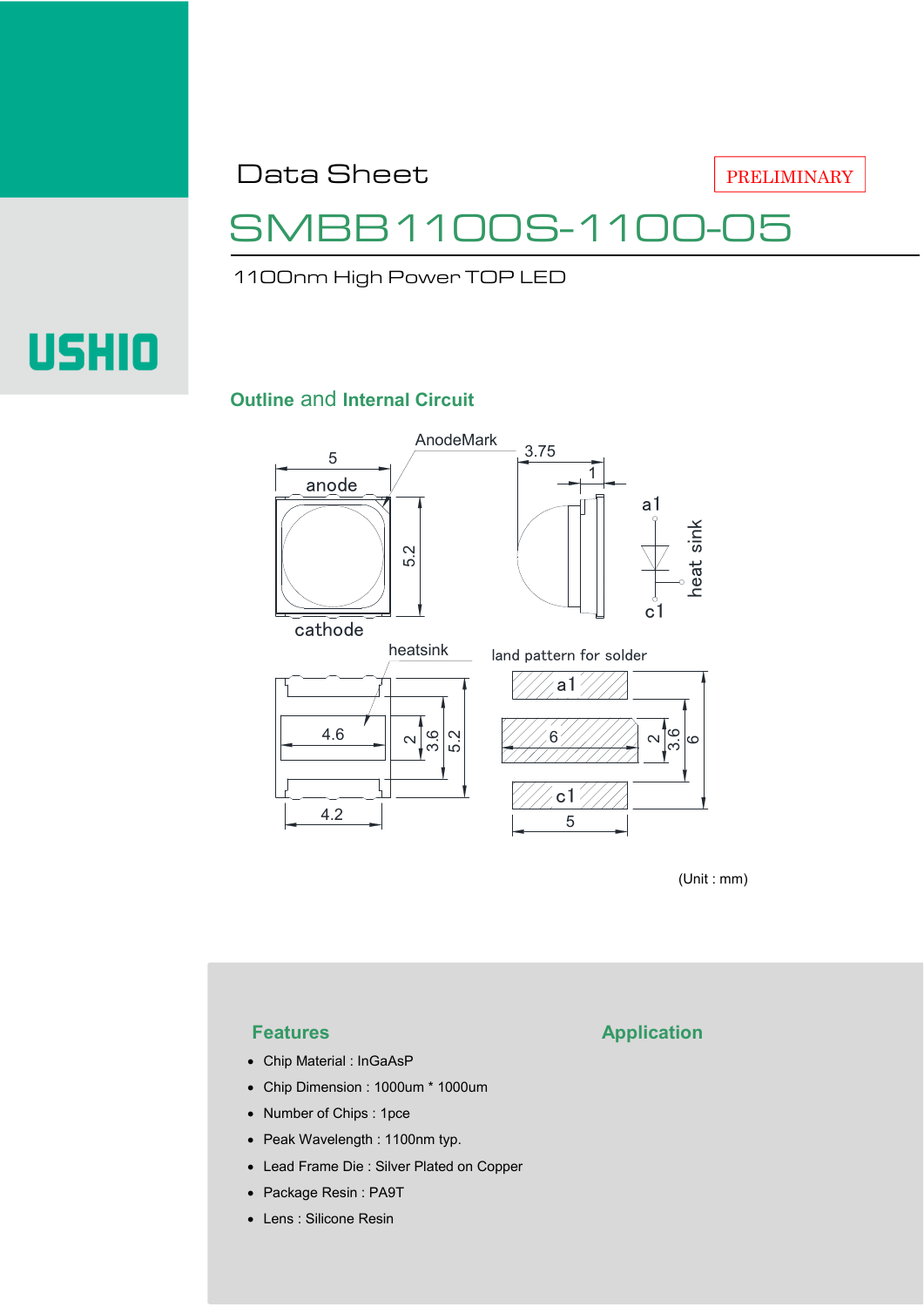

#### **Absolute Maximum Ratings (Tc=25°C)**

| <b>Item</b>                  | <b>Symbol</b> | <b>Ratings</b>  | <b>Unit</b> |
|------------------------------|---------------|-----------------|-------------|
| Power Dissipation            | <b>PD</b>     | 1000            | mW          |
| <b>Forward Current</b>       | IF            | 600             | mA          |
| <b>Pulse Forward Current</b> | <b>IFP</b>    | 2000            | mA          |
| Reverse Voltage              | VR.           | $\sqrt{5}$      | $\vee$      |
| <b>Thermal Resistance</b>    | Rthja         | 10              | K/W         |
| Junction Temperature         | Tj            | 120             | $^{\circ}C$ |
| <b>Operating Temperature</b> | Topr          | $-40 \sim +100$ | $^{\circ}C$ |
| Storage Temperature          | Tstg          | $-40 - +100$    | $^{\circ}C$ |
| <b>Soldering Temperature</b> | <b>TSOL</b>   | 250             | $^{\circ}C$ |

‡Pulse Forward Current condition : Duty 1% and Pulse Width=10us.

‡Soldering condition : Soldering condition must be completed with 5 seconds at 250°C.

#### **Optical and Electrical Characteristics (Tc=25°C)**

| <b>Parameter</b>            | <b>Symbol</b>    | <b>Min</b> | <b>Typ</b> | <b>Max</b> | <b>Unit</b> | <b>Test Condition</b> |
|-----------------------------|------------------|------------|------------|------------|-------------|-----------------------|
| Forward Voltage             | <b>VF</b>        |            | 1.2        | 1.65       | $\vee$      | $IF=500mA$            |
|                             | <b>VFP</b>       |            | 1.9        |            |             | $IFP = 2A$            |
| <b>Total Radiated Power</b> | P <sub>O</sub>   |            | 52         |            | mW          | $IF=500mA$            |
|                             |                  |            | 150        |            |             | $IFP = 2A$            |
| Radiant Intensity           | IE               |            | 33         |            | mW/sr       | $IF=500mA$            |
|                             |                  |            | 96         |            |             | $IFP = 2A$            |
| Peak Wavelength             | $\lambda$ p      | 1050       |            | 1150       | nm          | $IF=500mA$            |
| <b>Half Width</b>           | $\Delta \lambda$ |            | 60         |            | nm          | $IF=500mA$            |
| Viewing Half Angle          | $\theta$ 1/2     |            | ±56        |            | deg.        | $IF=100mA$            |
| <b>Rise Time</b>            | tr               |            | 40         |            | ns          | $IF=500mA$            |
| Fall Time                   | tf               |            | 80         |            | ns          | $IF=500mA$            |

‡Radiated Power is measured by G8370-85.

‡Radiant Intensity is measured by ANDO Optical Multi Meter AQ2140 & AQ2743.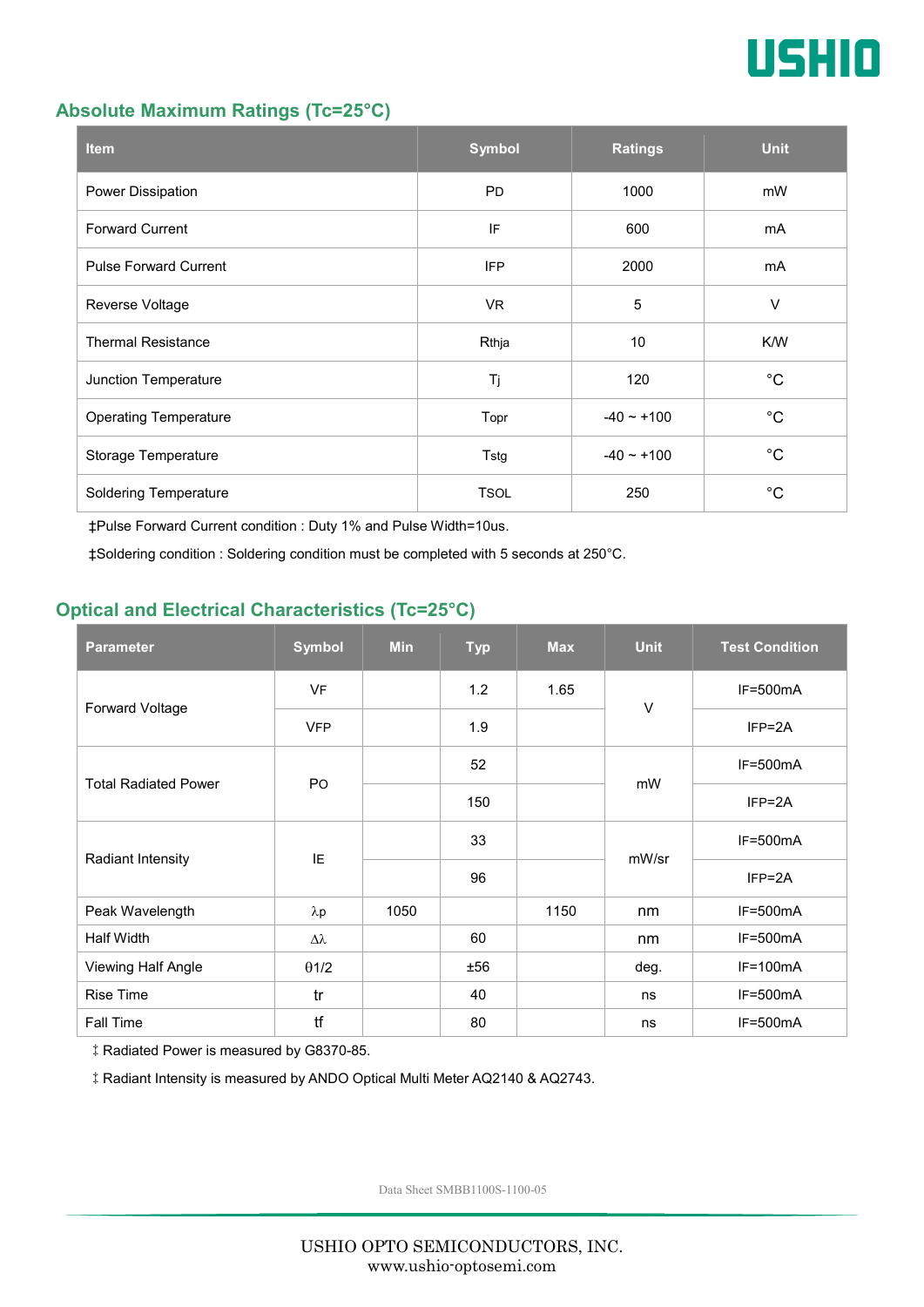

#### **Typical Characteristic Curves**



#### **Forward Current - Forward Voltage**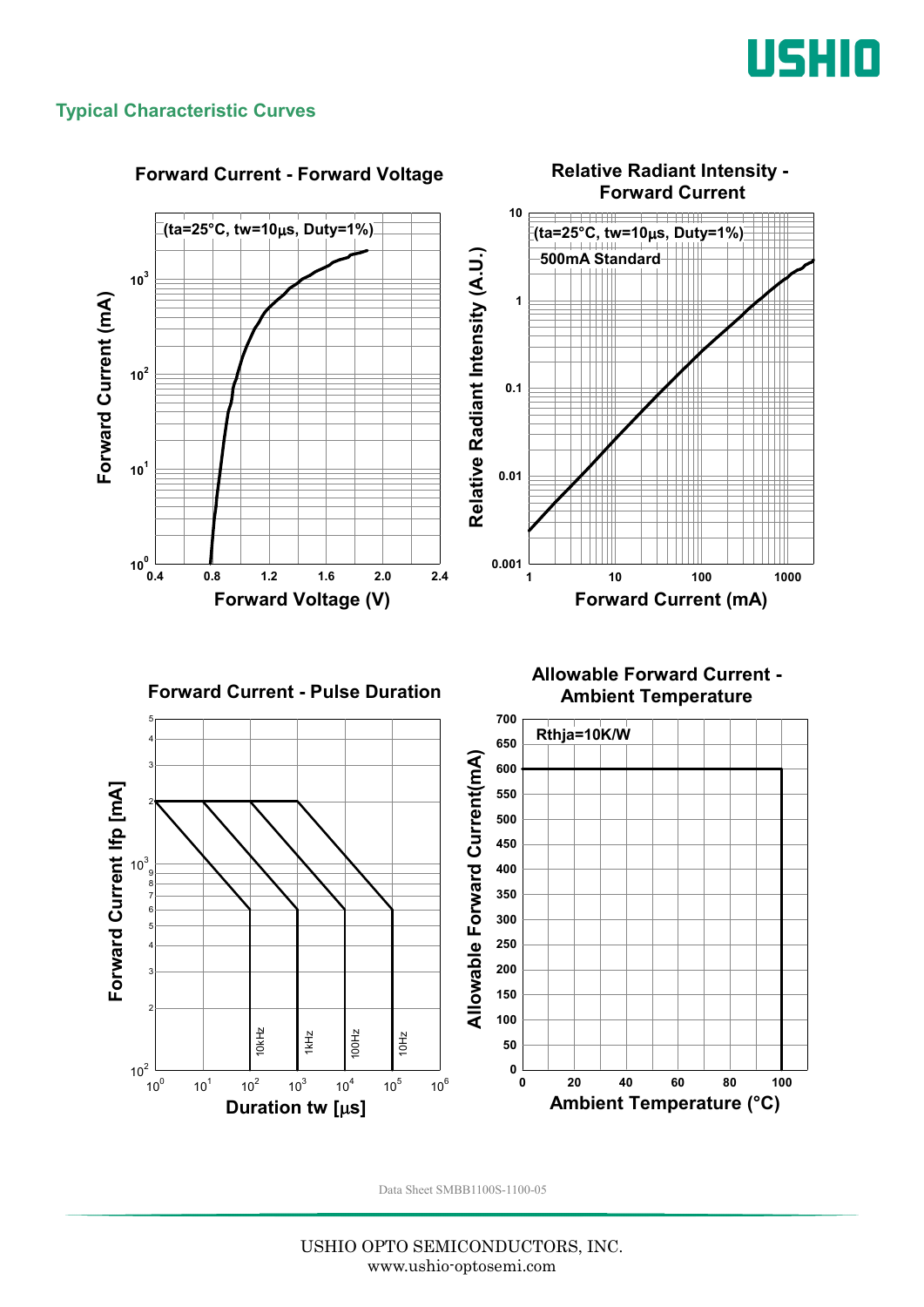



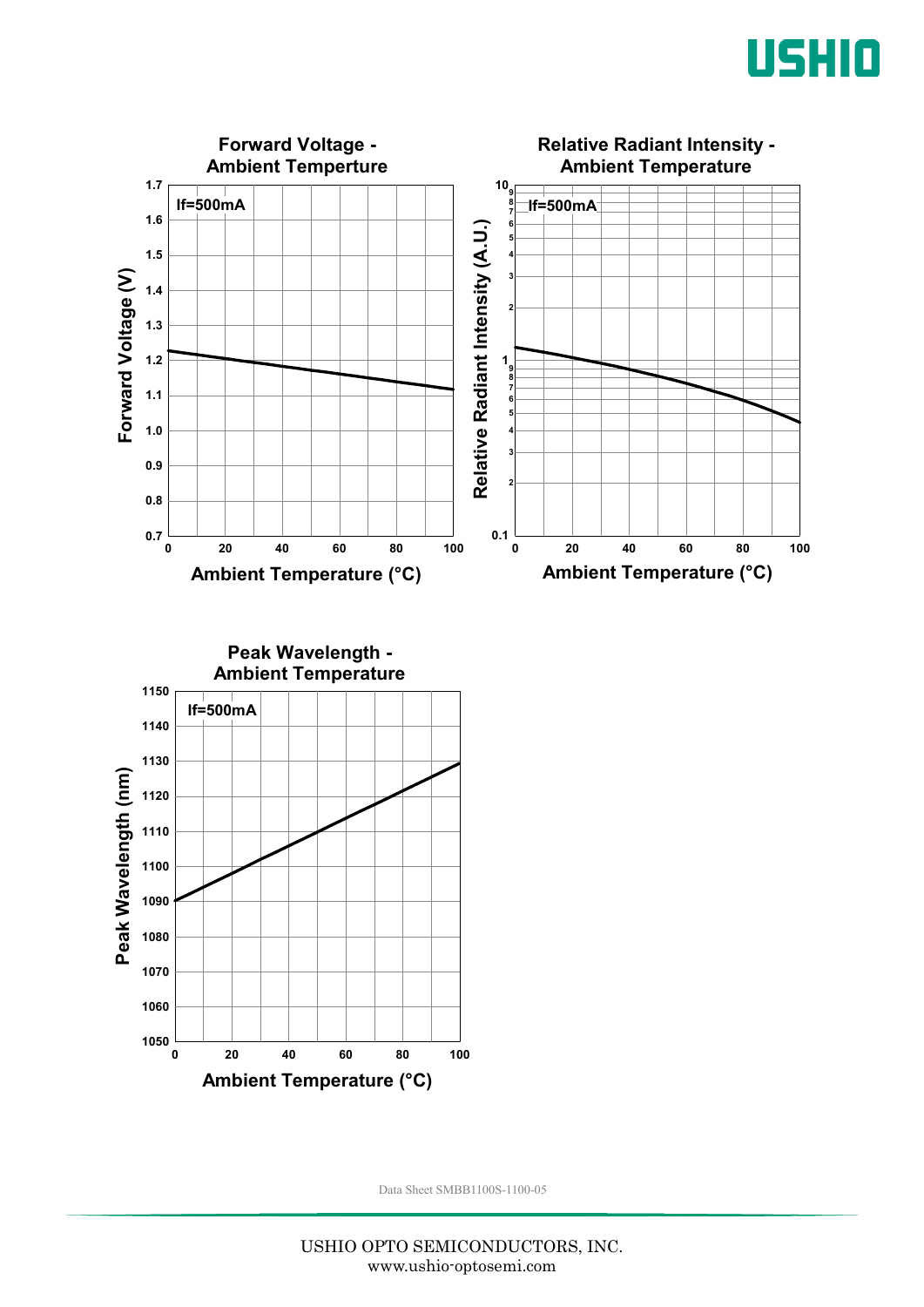

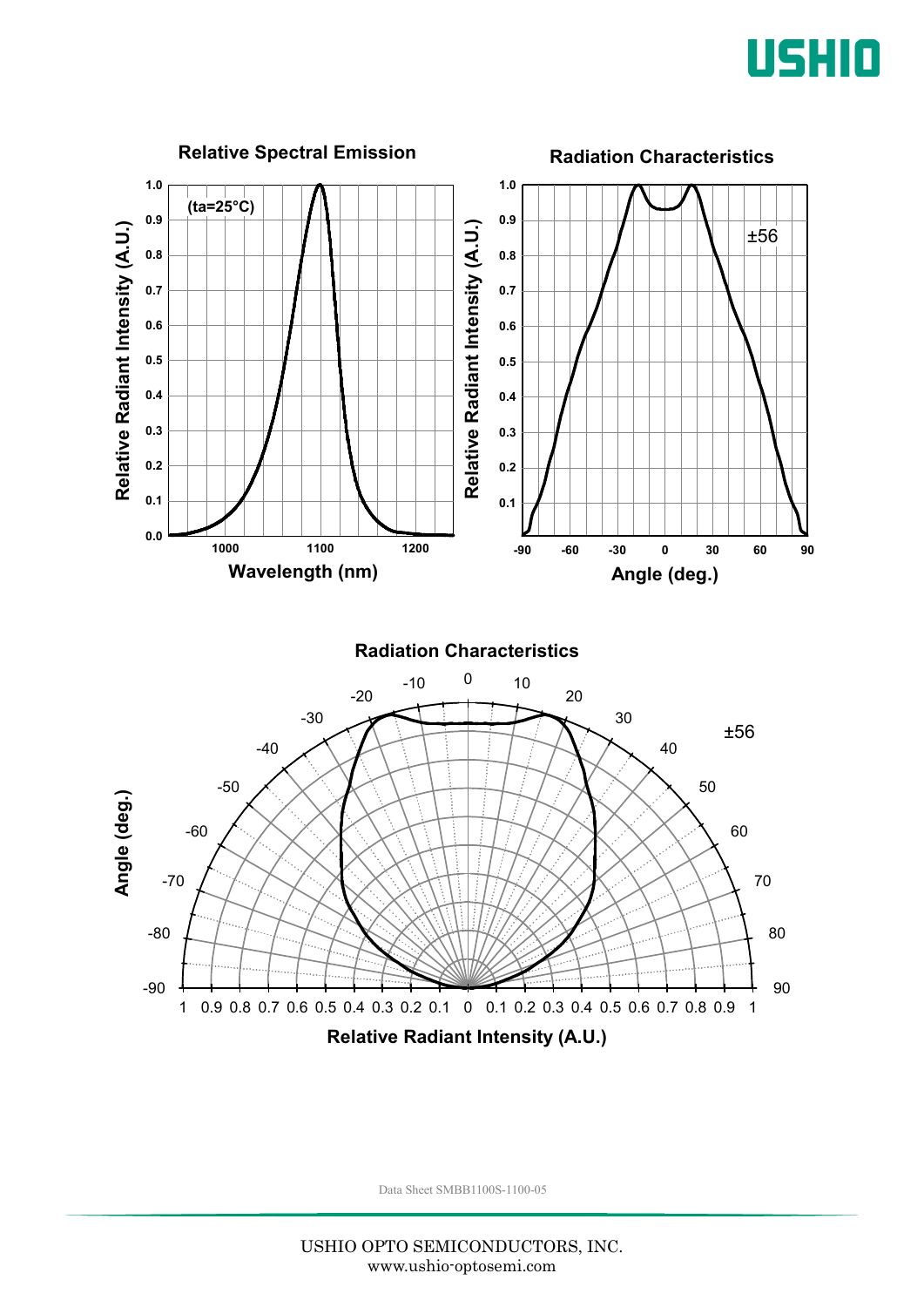

#### **Wrapping**

Moisture barrier bag aluminum laminated film with a desiccant to keep out the moisture absorption during the transportation and storage.

### **SMD LED storage and handling precautions Storage Conditions before Opening a Moisture-Barrier Aluminum Bag**

- Before opening a moisture-barrier aluminum bag, please store it at <30ºC, <60%RH.
- Please note that the maximum shelf life is 12 months under these conditions.

#### **Storage Conditions after Opening a Moisture-Barrier Aluminum Bag**

- After opening a moisture-barrier aluminum bag, store the aluminum bag and silica gel in a desiccator.
- After opening the bag, please solder the LEDs within 72 hours in a room with 5 30ºC, <50%RH.
- Please put any unused, remaining LEDs and silica gel back in the same aluminum bag and then vacuum-seal the bag.
- It is recommended to keep the re-sealed bag in a desiccator at <30%RH.
- The 72-hour- long floor life does not include the time while LEDs are stored in the moisture-barrier aluminum bag. However, we strongly recommend to solder the LEDs as soon as possible after opening the aluminum bag

#### **Notes about Re-sealing a Moisture-Barrier Aluminum Bag**

 When vacuum-sealing an opened aluminum bag, if you find the moisture-indicator of the silica gel has changed to pink from blue (indicating a relative humidity of 30 % or more), please do not use the unused LEDs, the aluminum bag, or the silica gel.

#### **Notes about Opening a Re-sealed Moisture-Barrier Aluminum Bag**

 When opening a vacuumed and re-sealed aluminum bag in order to use the remaining LEDs stored in the bag, if you find that the moisture-indicator of the silica has changed to pink, please do not use the LEDs.